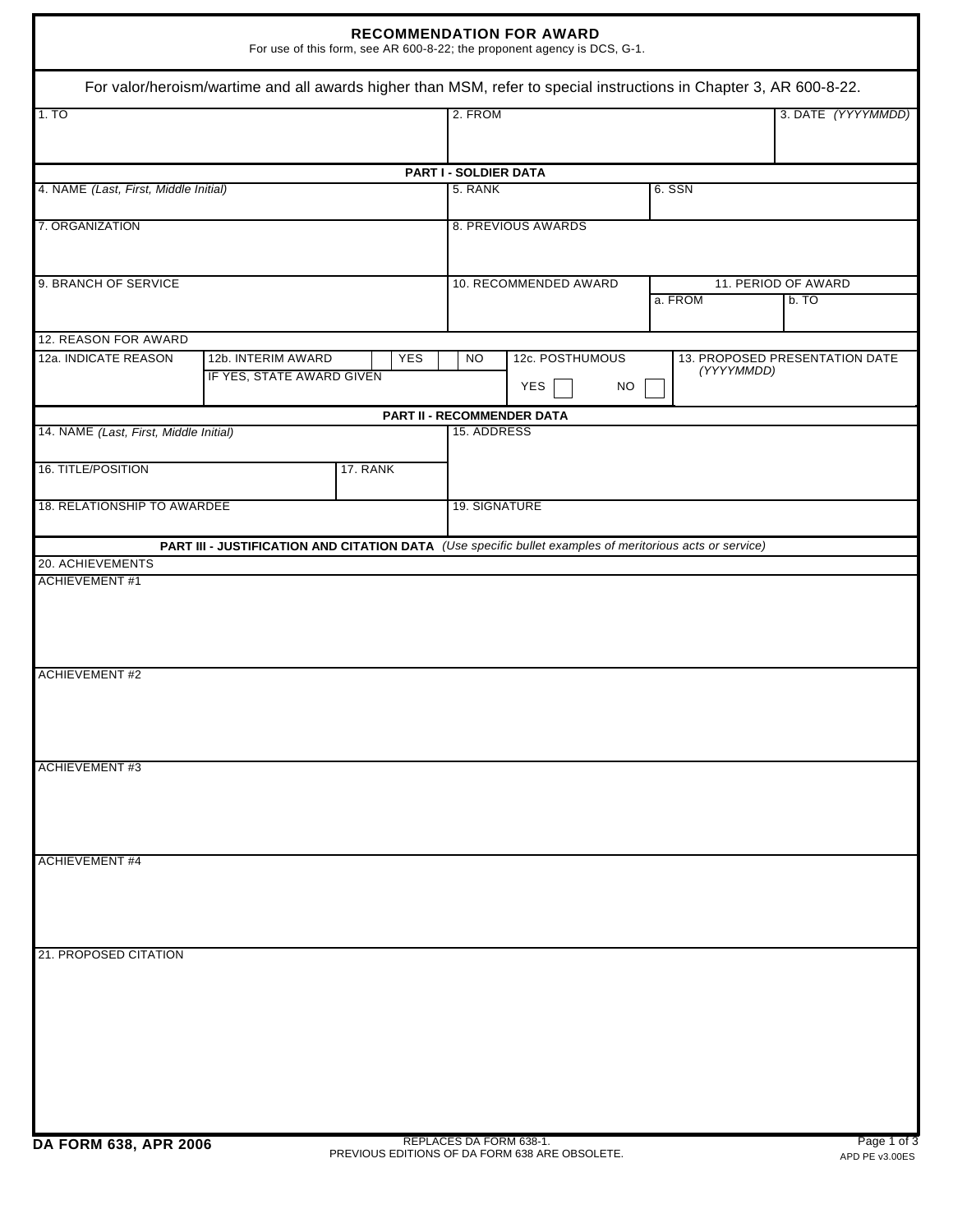| NAME (Last, First, Middle Initial)                     |                                                                                                                                                         | SSN                                            |                      |                    |  |  |  |
|--------------------------------------------------------|---------------------------------------------------------------------------------------------------------------------------------------------------------|------------------------------------------------|----------------------|--------------------|--|--|--|
|                                                        |                                                                                                                                                         | PART IV - RECOMMENDATIONS/APPROVAL/DISAPPROVAL |                      |                    |  |  |  |
|                                                        | 22. I certify that this individual is eligible for an award in accordance with<br>AR 600-8-22; and that the information contained in Part I is correct. | 22a. SIGNATURE                                 | 22b. DATE (YYYYMMDD) |                    |  |  |  |
| 23. INTERMEDIATE<br><b>AUTHORITY</b>                   | a. TO                                                                                                                                                   | b. FROM                                        |                      | c. DATE (YYYYMMDD) |  |  |  |
| d. RECOMMEND:<br>e. NAME (Last, First, Middle Initial) | APPROVAL<br><b>DISAPPROVAL</b>                                                                                                                          | <b>UPGRADE TO:</b><br>f. RANK                  | <b>DOWNGRADE TO:</b> |                    |  |  |  |
| g. TITLE/POSITION                                      |                                                                                                                                                         | h. SIGNATURE                                   |                      |                    |  |  |  |
| i. COMMENTS                                            |                                                                                                                                                         |                                                |                      |                    |  |  |  |
| 24. INTERMEDIATE<br><b>AUTHORITY</b>                   | a. TO                                                                                                                                                   | b. FROM                                        | c. DATE (YYYYMMDD)   |                    |  |  |  |
| d. RECOMMEND:<br>e. NAME (Last, First, Middle Initial) | APPROVAL<br><b>DISAPPROVAL</b>                                                                                                                          | <b>UPGRADE TO:</b><br>f. RANK                  | <b>DOWNGRADE TO:</b> |                    |  |  |  |
| g. TITLE/POSITION                                      |                                                                                                                                                         | h. SIGNATURE                                   |                      |                    |  |  |  |
|                                                        |                                                                                                                                                         |                                                |                      |                    |  |  |  |
| i. COMMENTS                                            |                                                                                                                                                         |                                                |                      |                    |  |  |  |
| 25. INTERMEDIATE<br><b>AUTHORITY</b>                   | a. TO                                                                                                                                                   | b. FROM                                        | c. DATE (YYYYMMDD)   |                    |  |  |  |
| d. RECOMMEND:                                          | APPROVAL<br><b>DISAPPROVAL</b>                                                                                                                          | <b>UPGRADE TO:</b>                             | <b>DOWNGRADE TO:</b> |                    |  |  |  |
| e. NAME (Last, First, Middle Initial)                  |                                                                                                                                                         | f. RANK                                        |                      |                    |  |  |  |
| g. TITLE/POSITION                                      |                                                                                                                                                         | h. SIGNATURE                                   |                      |                    |  |  |  |
| i. COMMENTS                                            |                                                                                                                                                         |                                                |                      |                    |  |  |  |
| 26. APPROVAL<br><b>AUTHORITY</b>                       | a. TO                                                                                                                                                   | b. FROM                                        | c. DATE (YYYYMMDD)   |                    |  |  |  |
| APPROVED<br>d.                                         | <b>DISAPPROVED</b>                                                                                                                                      | RECOMMEND UPGRADE TO:                          | <b>DOWNGRADE TO:</b> |                    |  |  |  |
| e. NAME (Last, First, Middle Initial)                  |                                                                                                                                                         | f. RANK                                        |                      |                    |  |  |  |
| g. TITLE/POSITION                                      |                                                                                                                                                         | h. SIGNATURE                                   |                      |                    |  |  |  |
| i. COMMENTS                                            |                                                                                                                                                         |                                                |                      |                    |  |  |  |
|                                                        |                                                                                                                                                         | PART V - ORDERS DATA                           |                      |                    |  |  |  |
| 27a. ORDERS ISSUING HQ                                 |                                                                                                                                                         | 27b. PERMANENT ORDER NO.                       | 31. DISTRIBUTION     |                    |  |  |  |
|                                                        | 28a. NAME OF ORDERS APPROVAL AUTHORITY                                                                                                                  | 28b. RANK                                      |                      |                    |  |  |  |
| 28c. TITLE/POSITION                                    |                                                                                                                                                         | 29. APPROVED AWARD                             |                      |                    |  |  |  |
| 28d. SIGNATURE                                         |                                                                                                                                                         | 30. DATE (YYYYMMDD)                            |                      |                    |  |  |  |

| DA FORM 638, APR 2006 |  |  |  |
|-----------------------|--|--|--|
|-----------------------|--|--|--|